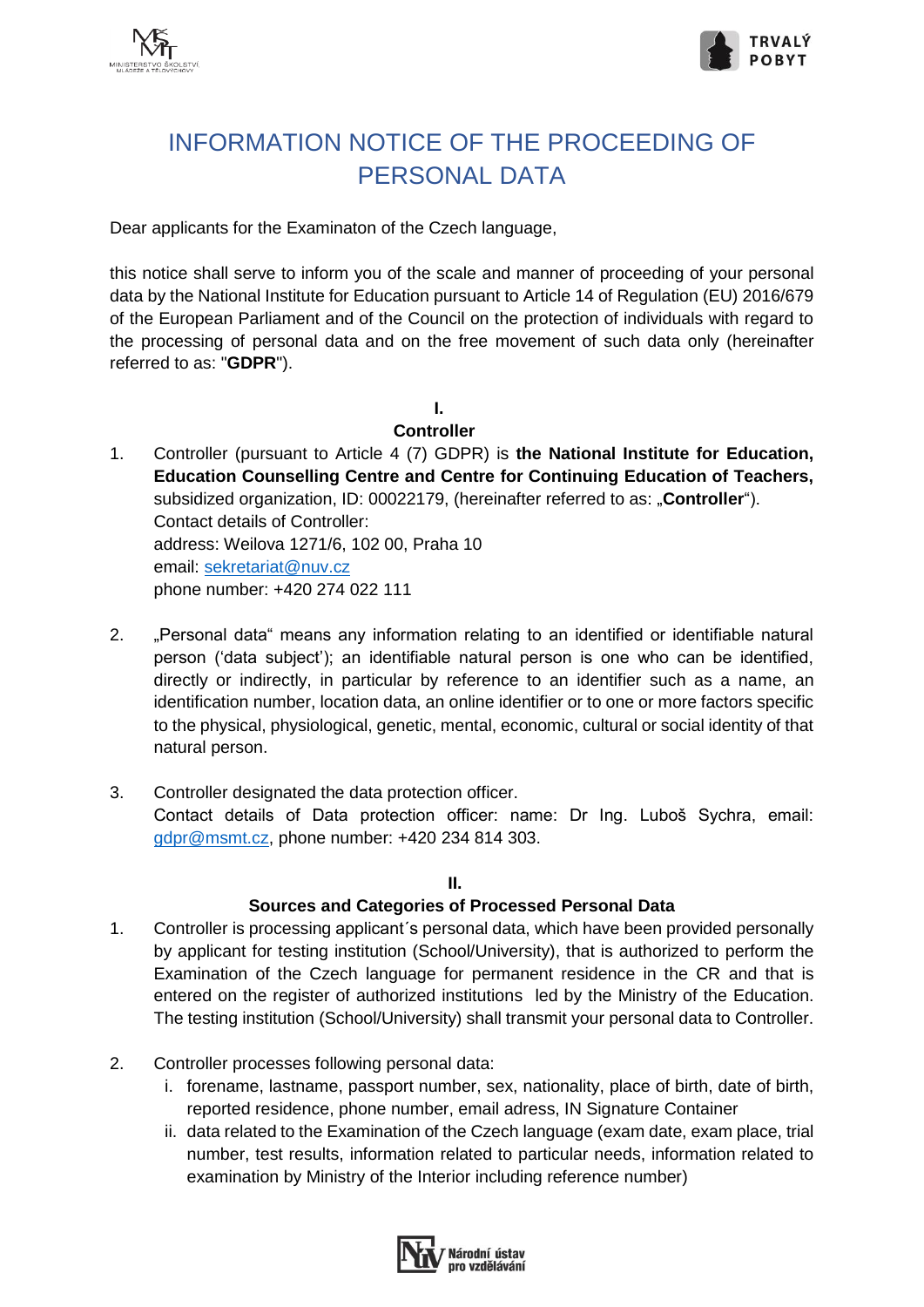



# **Legal Basis and Purpose of the Processing of Personal Data**

- 1. The legal basis of the processing is following: Processing is necessary for the performance of a task carried out in the public interest or in the exercise of official authority vested in the controller pursuant to Article 6 (1) (e) GDPR
- 2. The purposes of the proceeding are following:
	- in case of succesful passing the Examination of the Czech language, the Cotroller will issue the Certificate proving the knowledge of the Czech language
	- generate the applicant's registration number
	- create statistical reports
	- confirm the authenticity of the Certificate through the Department for Asylum and Migration Policy of the Ministry of the Interior
- 3. The Controller does not make automated individual decision pursuant to Article 22 GDPR.

#### **IV.**

# **Duration of the Processing**

- 1. The Controller shall process applicant´s personal data for 5 years.
- 2. At the end of the duration of processing, the Controller shall anonymize all applicant´s personal data.

# **V.**

# **Recipients of Personal Data**

1. Recipient, to whom the personal data have been or will be disclosed are testing institutions as legal entities authorized to carry out the Examination of the Czech language in accordance with § 180g par. 2 of Act No. 326/1999 Coll., Act on permanent residence of foreigners for the purpose of registration of the candidate for the exam.

# **VI.**

# **Applicant´s rights**

- 1. Under the terms of GDPR the applicant has:
	- i. Right of access pursuant to Article 15 GDPR,
	- ii. Right to rectification pursuant to Article 16 GDPR, right ot restriction of processing pursuant to Article 18 GDPR,
	- iii. Right to erasure ("right to be forgotten") pursuant to Article 17
	- iv. Right to object pursuant to Article 21 GDPR
	- v. Right to data portability pursuant to 20 GDPR.
- 2. In case that applicant considers, that his/her right to the protection of personal data has been violated, has the right to file a complaint with the Office for Personal Data Protection (hereinafter referred to as: "**Office**") Contact details of Office: adress: Pplk. Sochora 27, 170 00 Praha 7 phone number: +420 234 665 111 (Central office)